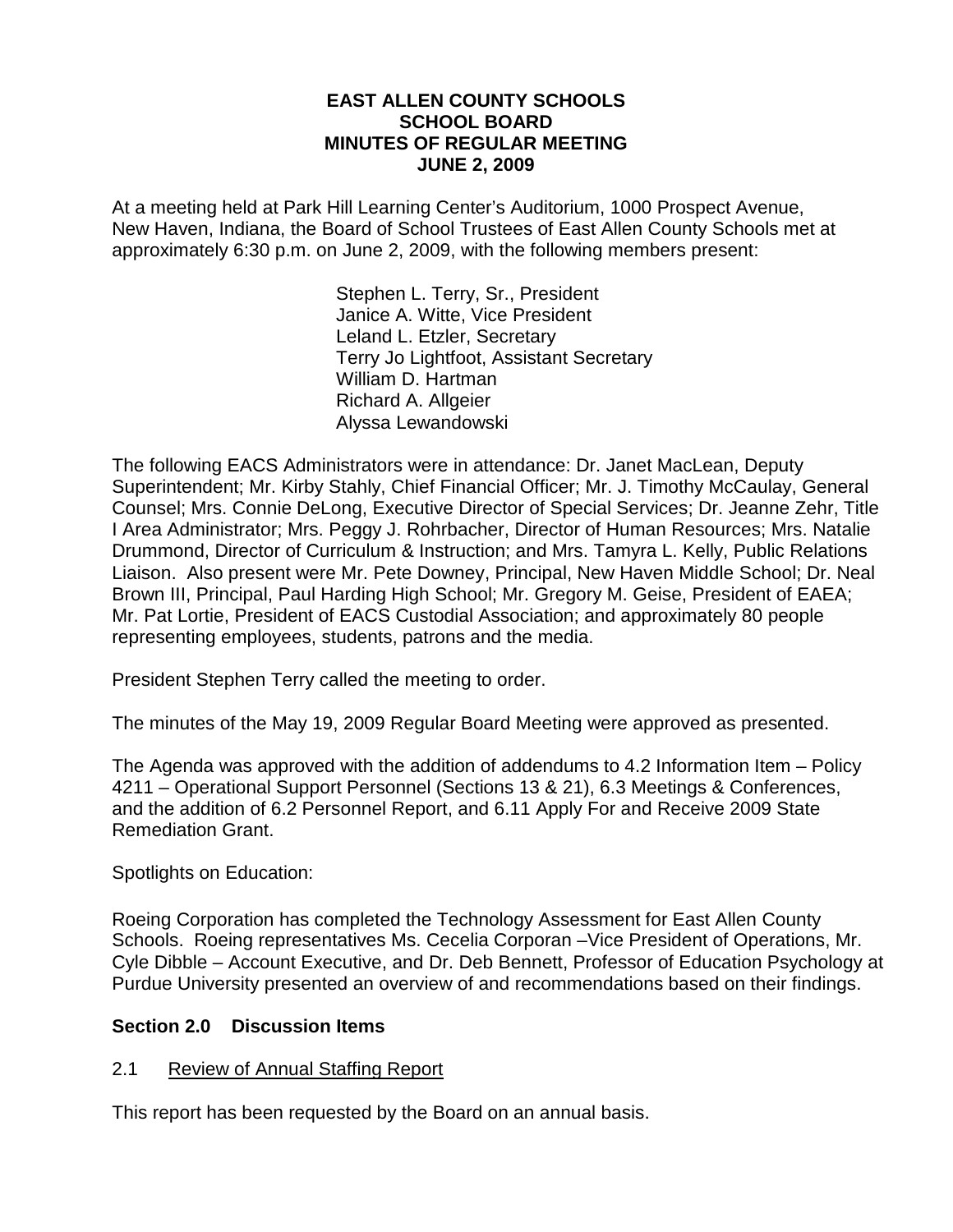### 2.2 Considerations for the District (i.e. New Tech High, Board Policies 4010 – Facilities Use and 4014 - Curriculum)

President Terry gave a brief presentation of his ideas for the use of stimulus monies slated to come into the district. Vice President Witte gave a rebuttal. Mrs. Connie DeLong, Executive Director of Special Services and Dr. Jeanne Zehr, Title I Program Area Administrator, were asked to explain how the stimulus dollars will be allocated for their departments.

President Terry asked for a consensus of the Board to remove the proposed closing of Paul Harding High School from the table. There was no consensus. Mr. Allgeier stated that he believes that the recommendation to close any schools be taken off the table. Mr. Hartman and Vice President Witte both voiced that they believe it is premature to take anything off of the table. They desire to keep buildings open as long as the district can afford it. As Board members they are committed to keeping the district financially responsible and academically equitable.

### 2.3 Open Discussion of Issues of Interest to the Board

Mr. Allgeier requested that a time for Public Expressions be built into Board Work Sessions. Mr. Hartman agreed, although he believes that the Board president should use and has currently used good discretion in allowing constituents a voice when they attend a Work Session wanting to speak.

Mrs. Lightfoot requested that staffing for next year in Special Areas in our elementary schools remain the same for next school year as it currently is, and that any movement be put on hold and re-visited by Administration once Superintendent-Elect Karyle Green is on board. She also requested cost information – what would it cost the district if we stayed the same next year? Board consensus is to put on hold any staffing moves for Special Areas for next year until Dr. Green is on board.

# **Section 3.0 Public Expressions**

Mr. Jonathan Ray, Ms. Condra Ridley, and Ms. Jimella Harris (Harding area constituents) expressed their concerns regarding the proposed closing of Paul Harding High School and asked that the recommended closing be taken off the table. Ms. Harris is also against housing Harding area  $6<sup>th</sup>$ -12<sup>th</sup> graders in the same building.

# **Section 4.0 Information Items**

### Agenda Item 4.2 Incidental Information

The following was given to the Board as information tonight, with formal action recommended for the June  $16<sup>th</sup>$  Board meeting:

- Proposed New and Revised Administrative Policies: -2170 – Administrator Compensation and Benefits (Sections 2, 3, 9, and 15) -2170.05 – Administrator Salary Groups -4105 – (New) Expanded Criminal History Checks – Certificated and Non-Certificated Employee Applicants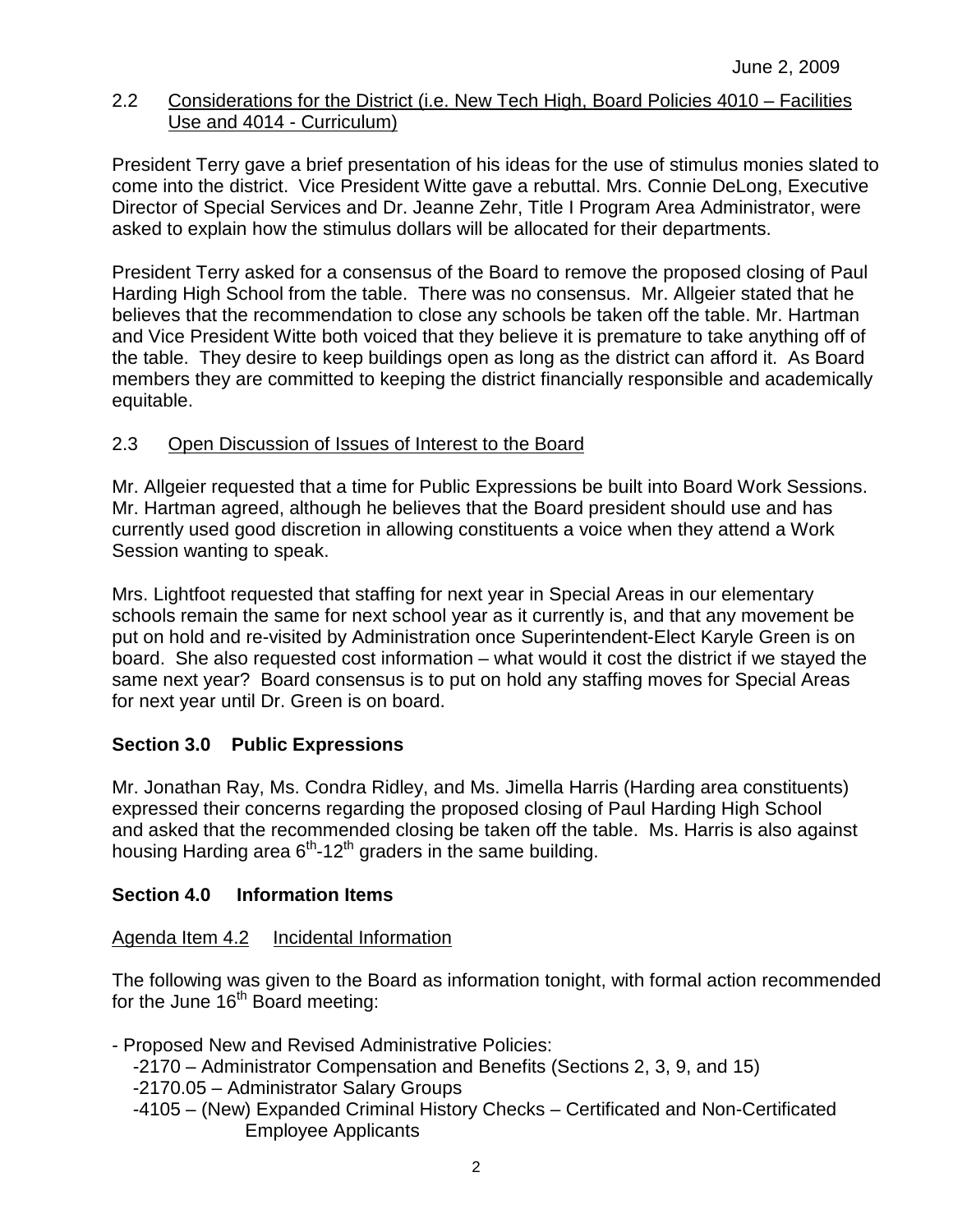-4206 – (NEW) Administrative Leave With Pay Pending Investigation

-4211 – Operational Support Personnel (Sections 13, 21 and Appendix A)

-4211.5 – Technical Support Personnel (Sections 1, 13, and 21)

- -4211.5 Appendix A Technical Support Personnel
- -4213 Academic Support Personnel (Sections 1,3,10,19 and Appendix A)
- Agreement with EACS and Innovations for the Development of Cognitive Literacy, Inc.
- EACS 401 (a) Plan Amendment #1
- Textbook Rental Fees for 2009-10SY
- School Lunch Prices for 2009-10SY

Regarding the proposed new logo for EACS, it will appear as a discussion item at the June  $16<sup>th</sup>$  Board meeting.

The following was given to the Board for information purposes only:

- Revised 2010 Budget Review Schedule
- Report on Non-Teaching Cost Reductions

### **Section 5.0 Action Item**

None

# **Section 6.0 Consent Items**

Vice President Witte moved to approve the consent items with addendums as presented. Mr. Hartman seconded the motion and it passed unanimously. The following consent items were approved:

- 6.1 Approval of vendor claims: 252501-252750; totaling \$520,514.56.
- 6.2 Approval to extend offer of employment to Mr. Todd Mason as a full time teacher and head wrestling coach at Leo Jr./Sr. High School, for the 2009-10 school year.

 Acceptance of resignation of Mr. James Minnick, paraprofessional at Monroeville Elementary School, effective May 15, 2009.

Acceptance of resignation of Mr. Christopher Gerbers, Dean of Students at New Haven High School, effective at the end of the 2008-09 school year.

 Approval of FMLA/childrearing leave of absence to Mrs. Erin Loggins, teacher at Leo Jr./Sr. High School, effective for the 2009-2010 school year.

Approval of FMLA leave of absence to Mr. Gayle Topp, teacher at Leo Jr./Sr. High School, effective May 15, 2009 for the remainder of the 2008-09 school year.

Approval of intermittent FMLA leave of absence to Mrs. Elaine Ostheimer, paraprofessional at Park Hill Learning Center, effective May 14, 2009 for the remainder of the 2008-09 school year.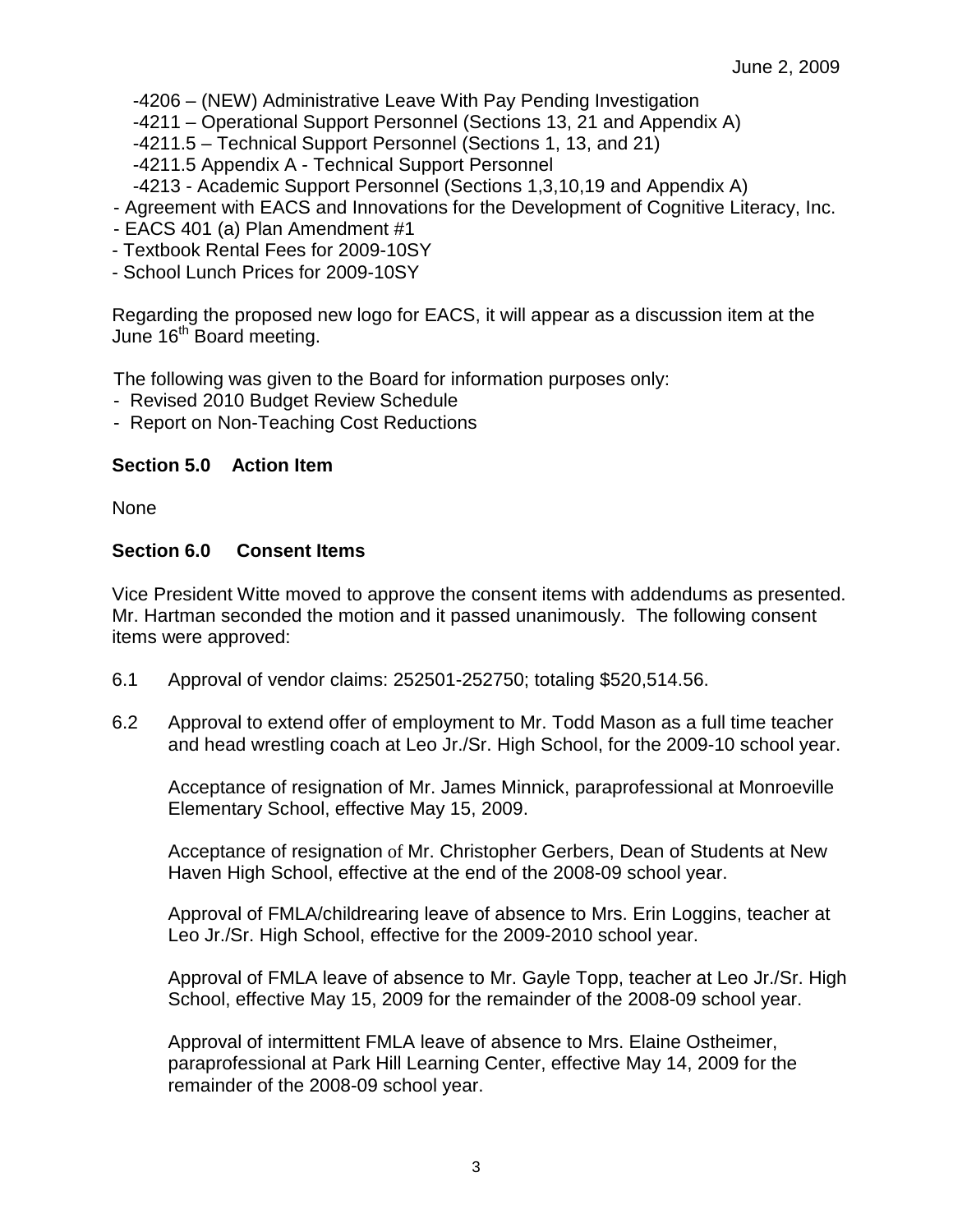Approval of FMLA leave of absence to Mrs. Maribeth Moss, paraprofessional at Southwick Elementary School, effective May 29, 2009 for the remainder of the 2008-09 school year.

Approval of medical leave of absence to Ms. Cynthia Reynolds, an employee of the EACS Transportation Department, effective April 16, 2009 for the remainder of the 2008-09 school year.

Approval of request for a date change to her medical leave of absence to Mrs. Rebecca Tapp, an employee of the EACS Transportation Department, effective May 19, 2009, for the remainder of the 2008-09 school year.

- 6.3 Approval of Meetings and Conferences (see Exhibit A, incorporated herein).
- 6.4 Approval to Apply For and Receive Title II, Part D Learning Technologies Competitive Grant (see Exhibit B, incorporated herein).
- 6.5 Approval to Apply For and Receive 2009-10SY Alternative Education Grant Funding (see Exhibit C, incorporated herein).
- 6.6 Approval to Apply For and Receive 2009-10SY Full Day Kindergarten Grant Funding (see Exhibit D, incorporated herein).
- 6.7 Approval to Apply For and Receive State Graduate Qualifying Examination Remediation Grant (see Exhibit E, incorporated herein).
- 6.8 Approval of Revised School Calendar for 2009-10SY (see Exhibit F, incorporated herein).
- 6.9 Approval of the following cash tuition transfers during the 2009-2010 school year:

| Rebecca Jordan         | $11^{th}$ grade | Leo Jr./Sr. High School     | Renewal |
|------------------------|-----------------|-----------------------------|---------|
| Zachary Graham         | $10^{th}$ grade | New Haven High School       | Renewal |
| Logan Baker            | $11^{th}$ grade | New Haven High School       | Renewal |
| <b>Brandi Rinehold</b> | $11th$ grade    | Woodlan Jr./Sr. High School | Renewal |

- 6.10 Approval of Agreement with EACS and the Indiana Department of Education (see Exhibit G, incorporated herein).
- 6.11 Approval to Apply For and Receive 2009 State Remediation Grant (see Exhibit H, incorporated herein).

### **Section 7. 0 Reports and Comments**

Dr. MacLean distributed information regarding middle school curriculum.

Ms. Lewandowski inquired if exit interviews were ever conducted at schools with a high transiency rate to find out why a student is leaving. This is not a current practice.